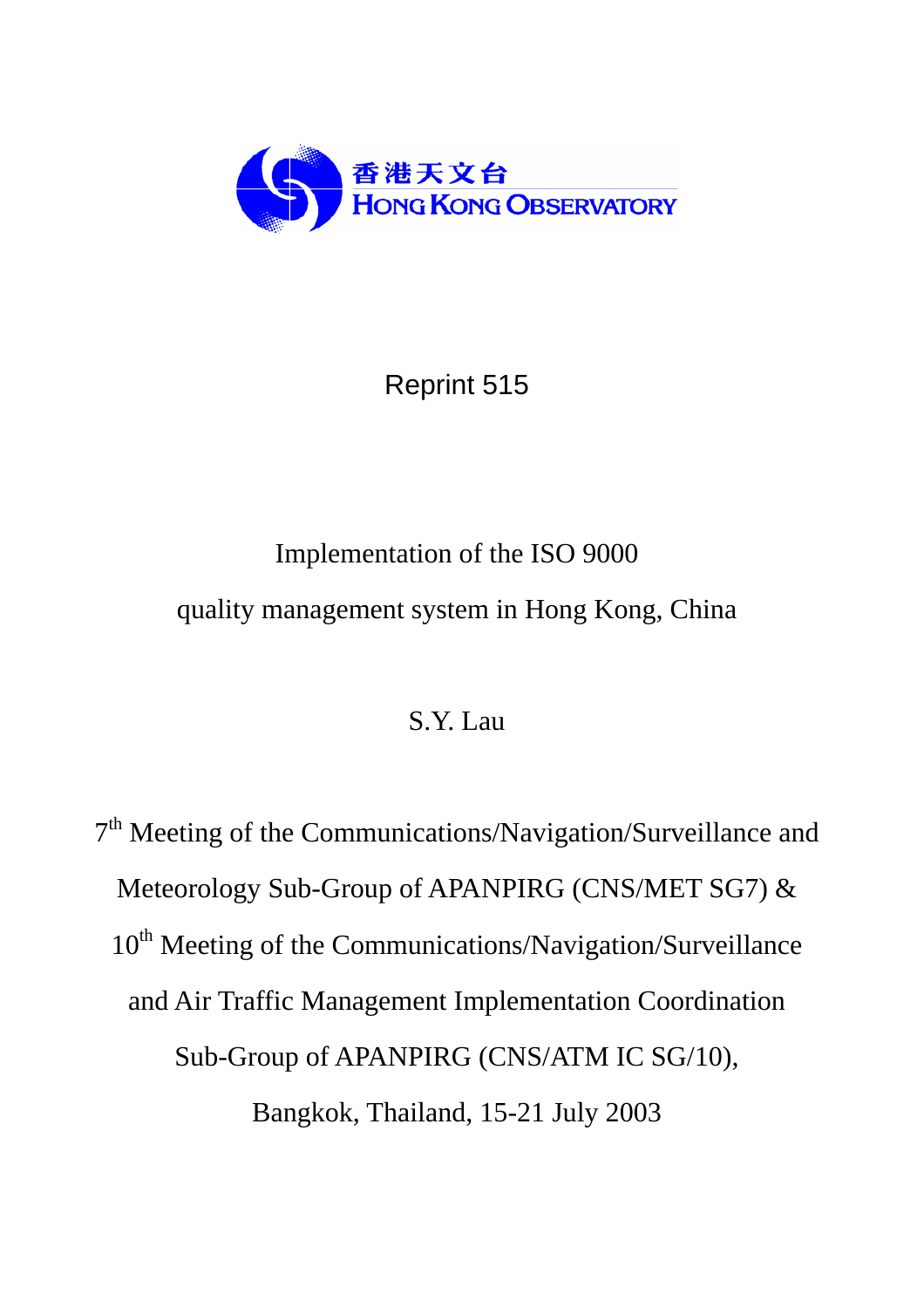

*International Civil Aviation Organization* 

**Seventh Meeting of CNS/MET Sub-Group of APANPIRG** 

Bangkok, Thailand, 15 – 21 July 2003

**Agenda Item 11: Quality assurance in the MET field** 

## **IMPLEMENTATION OF THE ISO 9000 QUALITY MANAGEMENT SYSTEM IN HONG KONG, CHINA**

(Presented by Hong Kong, China)

#### **Summary**

This paper presents the Hong Kong Observatory's experience in obtaining ISO 9000 certification for the implementation of a quality management system (QMS) for its weather service in support of international air navigation.

#### **1. Introduction**

- 1.1 Amendment 72 to ICAO Annex 3 contains a new recommendation [2.2.2] in respect of the establishment and implementation of a quality system by the designated meteorological authority. The system should be in conformity with the ISO 9000 series of quality assurance standards and certified by an approved organization [recommendation 2.2.3].
- 1.2 Subsequent to the adoption of amendment 72 in 2001, the Hong Kong Observatory (HKO) as the designated meteorological authority of Hong Kong, China implemented a quality system for its aviation weather service in support of international air navigation. The system was certified in late 2002. This paper presents HKO's experience in the implementation of the ISO 9000 quality management system (QMS).

### **2. Implementation**

- 2.1 The process began in late 2001 with the appointment of a certified ISO consultant, who first reviewed HKO's existing procedures and facilities for the provision of aviation weather service. The consultant identified areas requiring further work in order to obtain ISO 9000 certification. Following the review, the quality policy and objectives for the service provision were formulated and established for HKO.
- 2.2 The process leading to ISO 9000 certification can be roughly divided into 6 steps,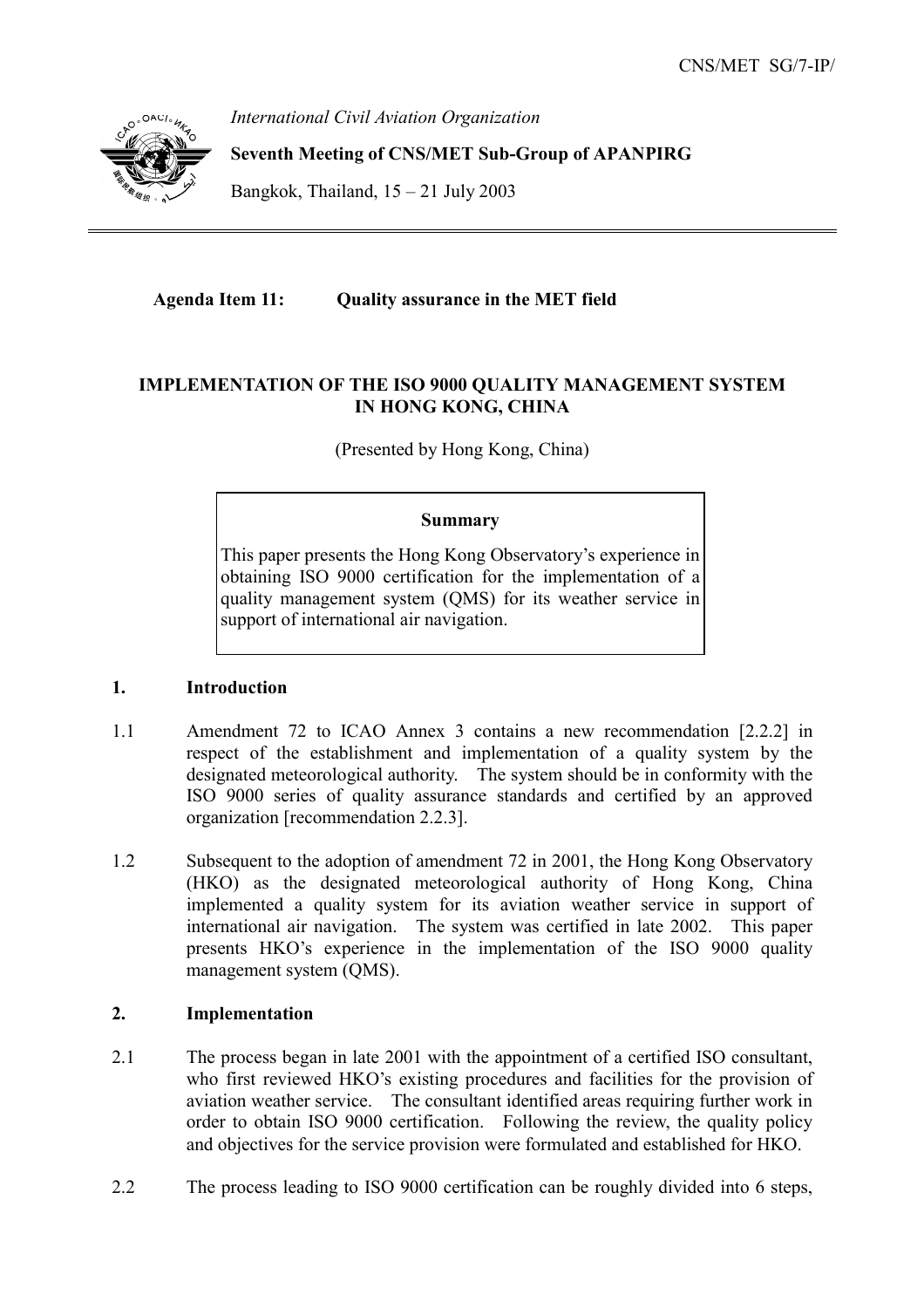namely, training and appointment of management representatives, establishment of quality documentation, implementation of the quality system, commissioning of certification body, internal audits and certification audits. These are described below.

- 2.3 With the consultant's assistance, ISO 9000 awareness training was provided to all relevant staff. The purpose of the training was to ensure the full understanding and commitment of all staff, not just the management. This was followed by the appointment of management representatives within HKO in early 2002 to lead the QMS implementation and certification process.
- 2.4 In respect of quality documentation, there are three layers quality manual, quality system procedures, and records. Based on the earlier consultant review on procedures and facilities, the quality manual and quality system procedures were developed around the existing framework, in such a way as to ensure that all records are kept and could be easily retrieved in conformity with ISO requirements. This approach minimized the resources required for implementing QMS.
- 2.5 In drawing up the quality documentation, HKO made extensive use of ICAO and WMO regulatory and guidance material such as ICAO Annex 3 and WMO No. 8 Guide to Meteorological Instrumentation and Methods of Observation. Within the framework of the above guidance material, HKO also developed operational procedures to suit local circumstances. After establishing the documentation, the consultant conducted briefings to ensure that the staff understood their respective roles in QMS. Training was also provided in advance to prepare prospective auditors within HKO for internal audits later on.
- 2.6 The implementation of QMS, completed in March 2002, included data and product quality assurance and control processes. These processes drew on the following existing resources: day-to-day consistency checking systems for both data and products, and a forecast verification system developed in 2000 which gave for each forecast a score relative to the ICAO desirable accuracy for each of the weather elements. The QMS also included on-going review processes for continual improvement and for the provision of adequate resources to sustain the QMS.
- 2.7 Further, as important components of the QMS, customer needs assessment and satisfaction survey became an institutionalized part of the system. These interactions with customers were started some 10 years ago. Customer feedback, as well as staff suggestions, is integrated into HKO's regular process improvement process.
- 2.8 An accredited certification body was appointed in April 2002 to provide the certification audit service. About a month prior to the certification audit, an internal audit was carried out by HKO internal auditors to ensure full compliance with ISO requirements. This was followed by the certification audit with the participation of a meteorological expert outside of HKO. The auditing process was smooth and the award of certificate took place in November 2002.
- 2.9 In summary, since many of QMS components described above were already in